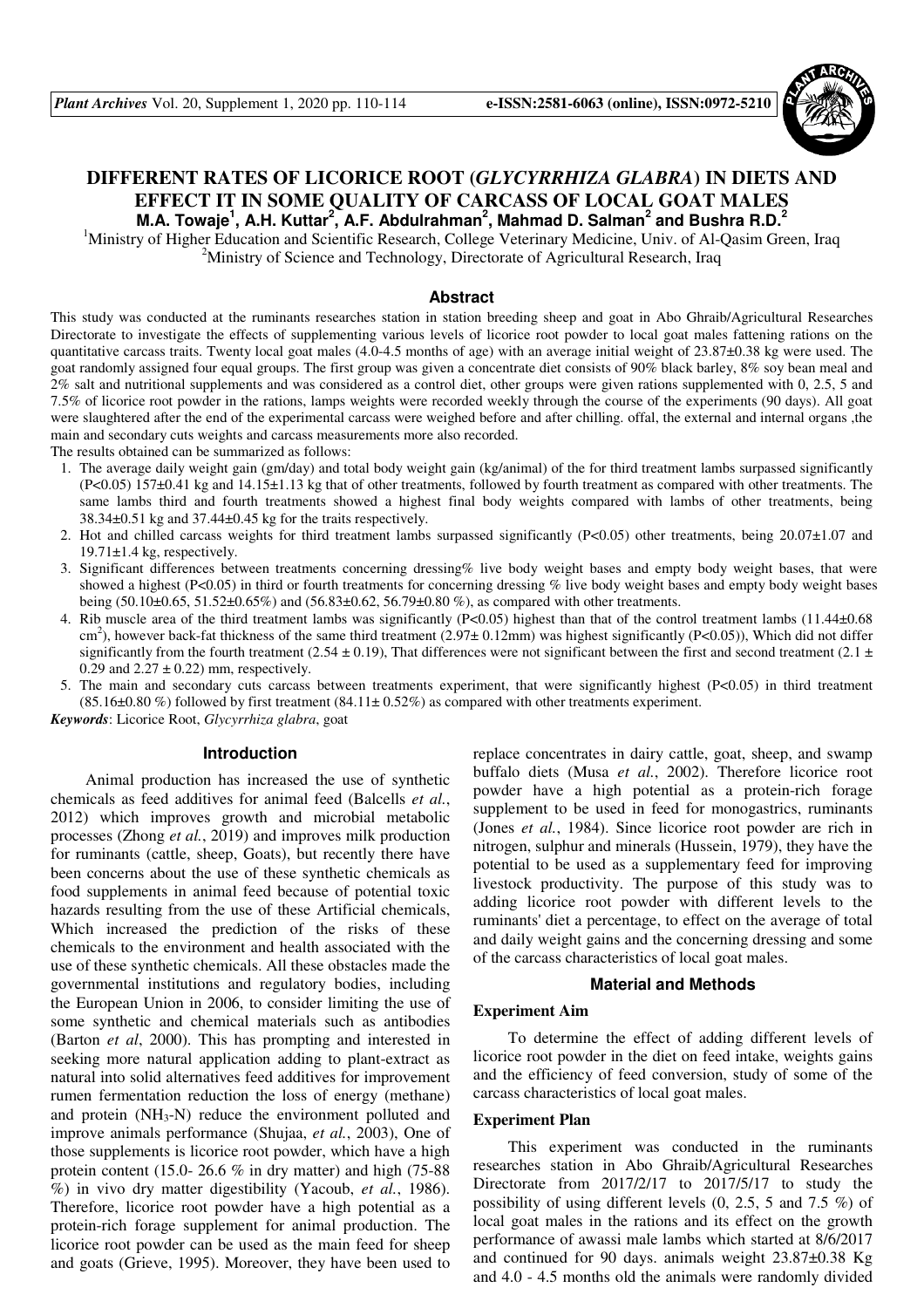into four group equal treatments, each involving four animals and two replicates / group. All experimental animals were fed on concentrated at 2.5% of body weight where the amount of feed per week can be adjusted per transaction Experiment based on the new weight of each animal. Ingredient and chemical of experimental diets presented in tables 1, 2 and 3.

## **Style of conducting the experiment**

The animals feed treatments for 15 day as preliminary period and fed the concentrate once daily. The animals were weighted for three consecutive days at 8 am after cutting the feed for 12 hours to fixing their initial weights. the animals were fed once daily at 8 am (Forrest *et al.*, 1975) while concentrate diets was served free at 12 o'clock, As the quantity adjusts The feed consumed daily on the basis of the consumption of animals in each treatment. The concentrated diets and alfalfa hay remaining weighted at the morning to the amount of feed intake. And the duration of the experiment did not notice any cases or digestive disorders.

### **Growth Experiment**

- 1. Daily and total weights (g/kg)
- 2. Initial and final weights (kg)

**Table 1 :** The components and proportions of materials used in the study.

3. Calculation of food conversion efficiency Daily feed intake (g) / Daily weight gain (g)

## **Slaughter animals and study some carcass characteristics**

Two males after the end of study from each treatment starved for 12 hours before slaughter. All males were weighed for the final weight before the slaughter date. After the random selection of the eight males killed in the slaughter of the station, the characteristics of the carcass were studied, which included the percentage of the dissolution, the weight of the carcass, the final weight of the carcass, the area of the ocular muscle, the thickness of the subcutaneous fat layer. The area of the ocular muscle and the thickness of the subcutaneous fat layer was measured after the left part of the sacral was cut between the lower edge of 12 ribs of the carcasses. The area of the ocular muscle was measured using trace paper to draw the area of the ocular muscle by a device used to measure irregular areas. Measured by the plane meter, and the measurement of the layer of fat above the 12 ribs of the left side of the whole carcass by the Vernia instrument(Hedrick,1983). For the calculation of the filtration rate and the concerning dressing, they were calculated based on the final weight of the awassi male lambs.

| <b>Diets</b><br>Additive* | <b>Soybean Meal</b><br>$\mathcal{O}_{\mathcal{O}}$ | <b>Barley Black</b><br>% | licorice root<br>powder $\%$ | <b>Number Lamb</b> | <b>Treatment</b> |
|---------------------------|----------------------------------------------------|--------------------------|------------------------------|--------------------|------------------|
|                           |                                                    | 90                       |                              |                    |                  |
|                           |                                                    |                          | ر                            |                    |                  |
|                           |                                                    | ΟJ                       |                              |                    |                  |
|                           |                                                    | ل…⁄ 0                    | ر. ر                         |                    |                  |

\*Calculated from the chemical analysis table for Iraqi feed materials (NRC, 1994) (on DM% basis)

T1: (control) without any adding, T2: diet adding licorice root powder with 2.5%, T3: diet adding licorice root powder with 5%, T4:diet adding licorice root powder with 7.5% .

\*Diets Additive: Minerals, Vitamins, Salt and CaHPO4.

**Table 2 :** The chemical composition of the ingredient of treatment of the diets%.

| ME (MJ/Kg DM) $*$ | <b>NFE</b> | ЕE    | CF    | CР    | Ash   | <b>OM</b> | DM     | Items<br>Ingredient |
|-------------------|------------|-------|-------|-------|-------|-----------|--------|---------------------|
| 1.544             | 65.549     | .679  | 8.910 | 1.678 | 2.615 | 87.816    | 90.431 | T1                  |
| 1.716             | 66.535     | 757   | 9.175 | 1.655 | 2.547 | 86.575    | 89.122 | T <sub>2</sub>      |
| 1.743             | 67.245     | .690  | 8.959 | 1.302 | 2.661 | 86.535    | 89.196 | T <sub>3</sub>      |
| 1.743             | 66.666     | 1.773 | 8.938 | 1.774 | 2.602 | 86.549    | 89.151 | T4                  |

T1:(control) without any adding, T2:diet adding licorice root powder with 2.5%, T3:diet adding licorice root powder with 5%, T4:diet adding licorice root powder with 7.5%.

 $NFE(Maff,1975) \times 0.014 + CF \times 0.005 + EE \times + 0.031$   $CP \times^*$  ME(MJ/Kg DM)=0.012

**Table 3 :** The chemical composition of the ingredient of the diet (%).

| МE<br>$(MJ/Kg DM)*$ | <b>NFE</b> | ЕE    | СF     | CР     | Ash   | OM     | DM     | Items<br>Ingredient  |
|---------------------|------------|-------|--------|--------|-------|--------|--------|----------------------|
| 11.2965             | 62.749     | .059  | 8.410  | 12.678 | 3.535 | 86.896 | 90.431 | <b>Barley</b>        |
| 10.1860             | 26.858     | 2.237 | 7.575  | 47.455 | 4.997 | 84.125 | 89.122 | Soybean Meal         |
| 09.694              | 44.485     | . 95  | 18.094 | 16.312 | 9.574 | 80.841 | 90.415 | licorice root powder |

 $NFE^{[13]} \times 0.014 + CF \times 0.005 + EE \times + 0.031 \times CP \times^* ME(MJ/Kg DM)=0.012$ 

#### **Statistical Analysis**

Statistical analysis of all experimental data was performed using the statistical program available (SAS, 2012) to find the difference between transactions using full random design (C.R.D Completely Randomized Design) The significant exam between the mean of the coefficients were tested using the Duncan(1955) test to compare the averages of the multistage coefficients according to the following mathematical model:

 $Y_i = \mu + ti + \pounds i$ 

Yij= measured viewing value

µ= The general mean of the studied objective

ti=Effect of treatment i

£ij= The random error, which is distributed naturally at an average of zero and a variation of  $\mathfrak{L}^2$  e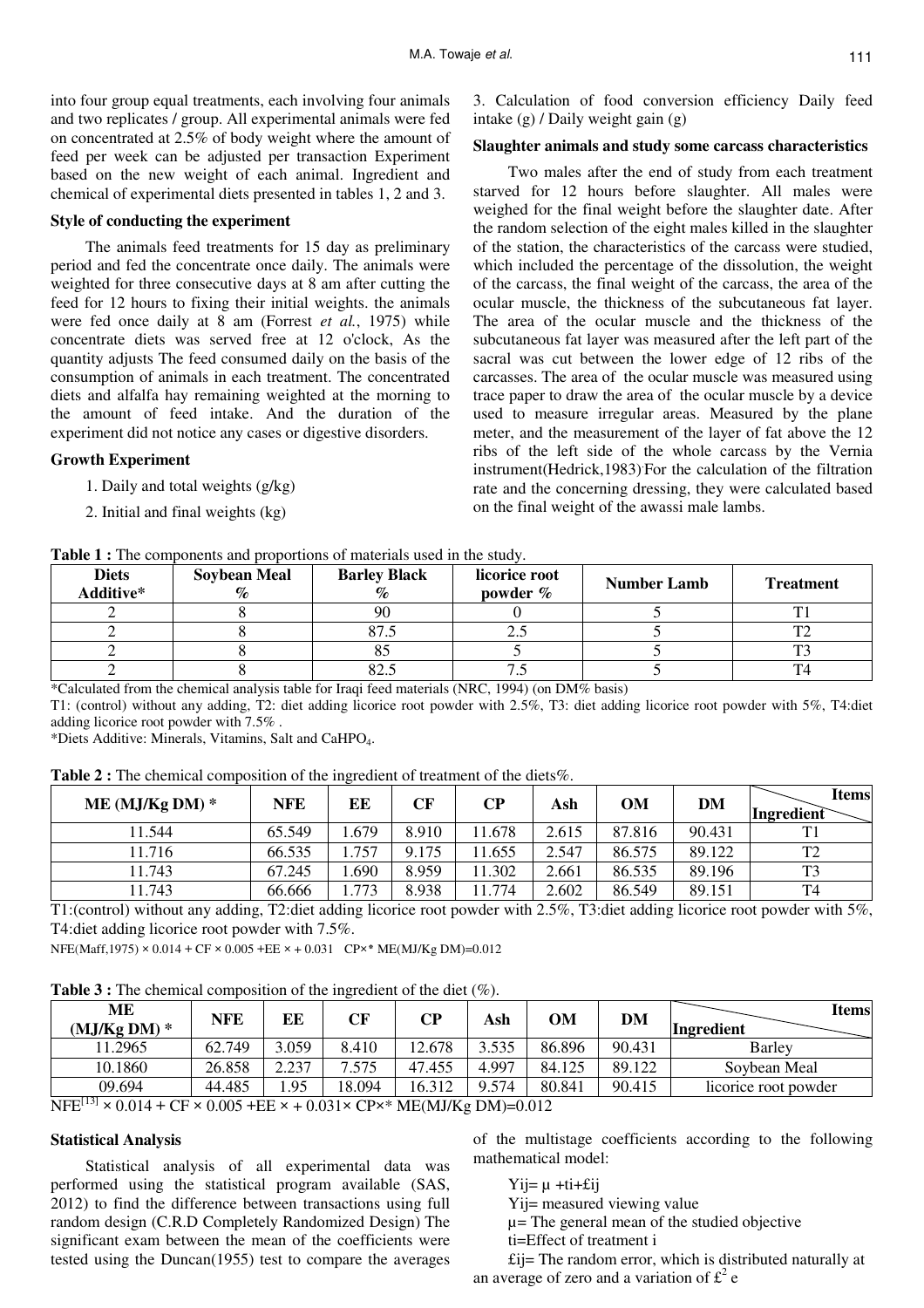## **Chemical analysis**

Experimental diets were analyzed to determine Dry Matter, Ash Nitrogen and Ether Extract according to the (A.O.A.C, 2005).

## **Results and Discussion**

## **Body weight and efficiency of food conversion**

Table (4) shows The effect of the adding licorice root powder to the diet in the daily and total weight gain and conversion food efficiency may be due to the differences in the behavior of rumen microbial populations to different levels of licorice root powder (0, 2.5, 5 and 7.5%) in ration, through its increasing of disintegration on lignin, hemicellulose and cellulose, with increase microbial activity of protein composition, Food in the gastrointestinal tract

(Wetzels *et al.,* 2015), The role of microorganisms in increasing digestibility, which helps maintain the microbial balance within the rumen and increase the efficiency of food metabolism and thus increase the response to growth. These results agree with the results of (Vaya *et al.,* 1997). when added at levels of mulberry wild leaves extract to feed ruminants refused increased the daily weight, crude protein intake and crude fiber and significantly improved conversion feed efficiency. This improvement may be due to an increase in the animal's palatable taste of the licorice root powder supplement, in addition to the fact that the bulk of the animal needs have been processed from the intensive diet, or may be due to the adaptation of the microorganisms to the different treatments of licorice root powder, especially T2 and T4, For microbial protein in rumen (Mohammed, 1988).

**Table 4 :** Effect of the adding of different levels (0, 2.5, 5 and 7.5%) of licorice root powder to ration, in the Initial, final weight and total and daily weight increases.

| <b>Levels of</b><br>significant | T4               | T3               | T <sub>2</sub>   | T1               | <b>Groups</b><br>Weight gain    |
|---------------------------------|------------------|------------------|------------------|------------------|---------------------------------|
| N.S                             | $24.40\pm0.05$   | $24.80 \pm 0.05$ | $24.23 \pm 0.05$ | $24.45 \pm 0.05$ | Initial weight (kg)             |
| $\ast$ $\ast$                   | $37.44 \pm 0.45$ | $38.95\pm0.51$   | $35.48 \pm 0.44$ | $34.35 \pm 0.21$ | Final weight (kg)               |
|                                 | a                |                  |                  |                  |                                 |
| $\ast$ $\ast$                   | $13.04 \pm 04$   | $14.15 \pm 1.13$ | $11.25 \pm 0.04$ | $9.90 \pm 0.04$  | Total weight increase (kg)      |
|                                 | a                |                  |                  |                  |                                 |
| $\ast\ast$                      | $144.6 \pm 0.39$ | $157 \pm 0.41$   | $125 \pm 0.40$   | $111\pm0.16$     | Average daily weight gain (g/d) |
|                                 |                  |                  |                  |                  |                                 |

T1: (control) without any adding,T2:diet adding licorice root powder with 2.5 % , T3:diet adding licorice root powder with 5 %, T4:diet adding licorice root powder extract with 7.5%,\*\*indicates significant differences at the probability level (P <0.01), N.S indicates no significant.

## **Weight and carcass Characteristics**

Table (5) shows the significant effect of adding licorice root powder to ration on the slaughter weight, the concerning dressing and the carcass characteristics by increasing of experimental treatments containing the licorice root powder with  $(0, 2.5, 5, 5, 7\%)$  compared with T1, This is due to the fact that adding licorice root powder has increased the activity of microorganisms in the rumen, which in turn increases the efficiency of the intake of dry matter from animals experiment, that increasing the effectiveness of beneficial bacteria (Zhang, *et al* 2006). Food conversion efficiency and Role The best qualities of the studied carcass are obtained (Mahgoup,1997) indicated that It is that the active substance in this plant, which led to increased utilization of feed provided for animals and increased body weight before slaughtering carcass share of the weight gain was greater than the share of slaughtering residues, which led to an increase in the weight of hot and cold carcass in the carcasses of those groups.

**Table 5**: The effect of adding different levels  $(0, 2.5, 5, 5, 5)$  of mulberry wild leaves extract to the ration, in empty body weight, Warm carcass weight, The percentage of concerning dressing based on live body weight, Empty body weight, Rib muscle area and back-fat thickness.

| <b>Levels of</b>   | <b>T4</b>        | <b>T3</b>        | T <sub>2</sub>   | T <sub>1</sub>   | groups                              |
|--------------------|------------------|------------------|------------------|------------------|-------------------------------------|
| <b>Significant</b> |                  |                  |                  |                  | <b>Hems</b>                         |
| $**$               | $37.44 \pm 0.45$ | 38.95±0.51       | 35.48±0.44       | $34.35 \pm 0.21$ | Live body weight                    |
|                    | a                | a                | h                | b.               | (kg)                                |
| $**$               | $0.84 \pm 33.01$ | $1.67 + 35.34$   | $0.92 \pm 31.72$ | $1.23 \pm 29.15$ | Empty Body weight                   |
|                    | a                | a                | ab               | <sub>b</sub>     | (kg)                                |
| $**$               | $0.55 \pm 18.76$ | $1.07 \pm 20.07$ | $0.81 \pm 17.71$ | $0.74 \pm 16.08$ | Hot carcass weight                  |
|                    | ab               | a                | ab               | h.               | (kg)                                |
| $**$               | $0.50 \pm 18.87$ | $1.42 + 19.71$   | $0.79 \pm 17.57$ | $0.69 \pm 15.73$ | Cold carcass weight (kg)            |
|                    | ab               | a                | ab               | h.               |                                     |
| $**$               | $0.65 \pm 50.10$ | $0.65 + 51.52$   | $0.85 + 49.91$   | $0.16 \pm 46.81$ | Concerning dressing $%$             |
|                    | a                | a                | ab               | b.               | on live body weight bases           |
| $**$               | $0.84 \pm 56.83$ | $0.63 \pm 56.79$ | $0.66 \pm 55.83$ | $0.66 \pm 55.16$ | Concerning dressing % on empty body |
|                    | a                | a                | ab               | h                | weight bases                        |
| $**$               | $0.32 \pm 10.66$ | $0.68 \pm 11.46$ | $0.19 \pm 10.08$ | $0.28 \pm 9.86$  | Rib muscle area $cm2$               |
|                    | ab               | a                | h                | b.               |                                     |
| $**$               | $0.18 \pm 2.56$  | $0.13 \pm 2.95$  | $0.20 \pm 2.24$  | $0.30 \pm 2.11$  | back-fat thickness mm               |
|                    | ab               | a                | n                | h                |                                     |

T1: (control) without any adding,T2:diet adding licorice root powder with 2.5 % , T3:diet adding licorice root powder with 5 %, T4:diet adding licorice root powder with 7.5%,\*\* indicates significant differences at the probability level (P <0.01).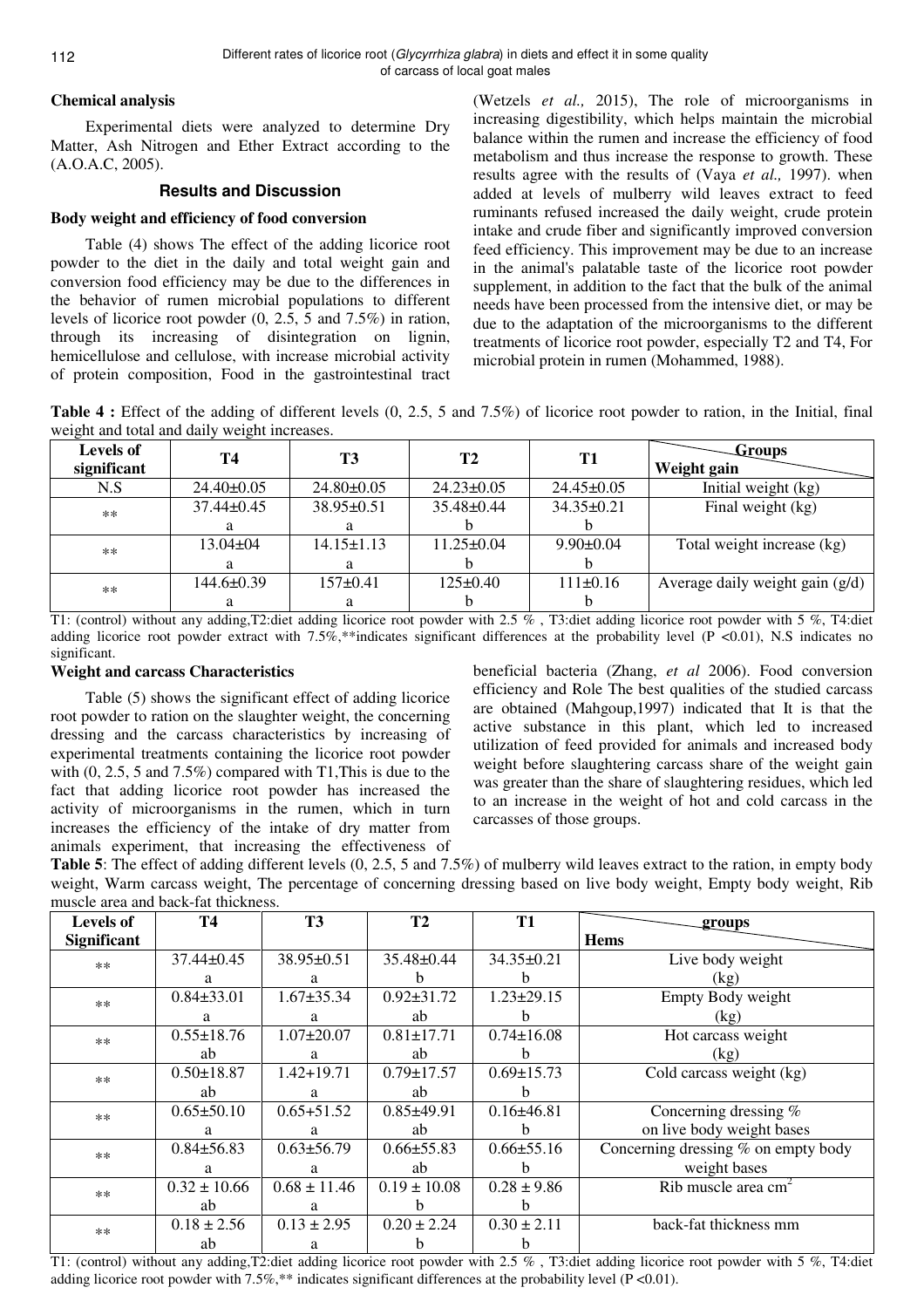## **Carcass cuts**

Table (6) shows to significant effect of adding licorice root powder to ration on The main and secondary cuts carcass, that were significantly highest  $(P<0.05)$  in third treatment (85.16  $\pm$  0.80 %) followed by first treatment (84.11± 0.52%) as compared with other treatments experiment, My be to increase in the number of pieces in the groups fed on diets containing different levels of mites compared to the control group may be due to the fact that Glycyrrhizin and Glycyrrhtic acid, a component of licorice that have a similar activity to the effectiveness of steroid hormones Steroid like action. Hormones are structural hormones that activate the formation of proteins and reduce their decomposition and thus increase the rate of growth by increasing the growth of muscles and bones as it also works to retain calcium in the body and lead to increase the rate of basic metabolism (Mtenga,1979) and (Utsunomiya, *et al* 1999)**.** 

**Table 6**: The effect of adding different levels licorice root powder extract in the diets on total carcass cuts of the carcass characteristics of awassi male lambs.

| <b>T4</b>        | <b>T3</b>        | <b>T2</b>        | T <sub>1</sub>   | <b>Groups</b>         |
|------------------|------------------|------------------|------------------|-----------------------|
|                  |                  |                  |                  | <b>Hems</b>           |
| $27.36 \pm 0.51$ | $27.43 \pm 1.07$ | $27.36 + 0.78$   | $27.28 \pm 0.67$ | Leg $%$               |
| $14.44 \pm 0.43$ | $14.86 \pm 0.40$ | $14.55 \pm 0.05$ | $14.37 \pm 0.46$ | Shoulder $%$          |
| $8.75 \pm 0.22$  | $8.83 \pm 0.15$  | $8.75 \pm 0.14$  | $8.75 \pm 0.19$  | Racks %               |
| $9.64 \pm 0.21$  | $9.64 \pm 0.26$  | $9.93 \pm 0.13$  | $9.57 \pm 0.19$  | Loin $%$              |
| $1.82 \pm 0.09$  | $1.81 \pm 0.25$  | $1.85 \pm 0.08$  | $1.80 \pm 0.06$  | Flank %               |
| $11.83 \pm 0.37$ | $11.82 \pm 0.39$ | $11.49 \pm 0.25$ | $11.62 \pm 0.27$ | Breast $%$            |
| $5.92 \pm 0.24$  | $5.94 \pm 0.07$  | $5.81 \pm 0.13$  | $5.82 \pm 0.11$  | Fore Shank %          |
| $4.84 \pm 0.03$  | $4.83 \pm 0.13$  | $4.92 \pm 0.11$  | $4.90 \pm 0.09$  | Neck %                |
| $84.60 \pm 0.53$ | $85.16 \pm 0.80$ | $84.66 \pm 0.53$ | $84.11 \pm 0.52$ | Total                 |
| N.S              | **               | N.S              | **               | Levels of Significant |

T1: (control) without any adding,T2:diet adding licorice root powder with 2.5 % , T3:diet adding licorice root powder with 5 %, T4:diet adding licorice root powder with 7.5%,\*\*indicates significant differences at the probability level (P <0.01), N.S indicates no significant .

#### **Conclusions**

We can conclude from the results of this study.

- 1. The use of licorice as feed additives has had a positive effect on the studied qualities.
- 2. The addition of 7.5% of raw licorice powder to goats diets had a greater positive effect than other treatments in increasing production of meat, fat, bone and other qualities.
- The use of 7.5% raw licorice powder improved the chemical analysis of meat by increasing the moisture content and reducing the fat content.

## **References**

- Balcells, J.; Aris, A.; Serrano, A.; Seradj, A.R.; Cresp, J. and Derant, M. (2012). Effect of an extract of plant Flavonoids (Bio flavet) on rumen fermentation and performance in heifers fed high- concentrate. J. Anim. Sci., 90(13): 4975 - 4984 .
- Zhong, R.Z.; Xiang, H.; Cheng, L.; Zhao, C.Z.; Wang, F.; Zhao, X.L. and Fang, Y. (2019). Effects of Feeding Garlic Powder on Growth Performance, Rumen Fermentation, and the Health Status of Lambs Infected by Gastrointestinal Nematodes. J. Anim., 9: 102.
- Barton, M.D. (2000). Antibiotic use in animal feed and Its impaction human health. NUTR, Res. Rev.,13: 279- 299.
- Shujaa, T.A.L.; Saleh, A.M. and Hamid, A.R.A. (2003). Effect of licorice residues on the performance of elderly goats. Journal of Iraqi Agricultural Sciences, 34(6): 9-1.
- Yacoub, S.F.; Tobia, M.F. and Youssef, K.O. (1986). Effect of animal weight at slaughter on some carcass properties in ancora - like goats Iraqi. J. Agricul. Sci., 3(4): 63-72.
- Grieve, M. (1995). Liquorice. Botanical Com. A. Modern Herbal Home Page. Electric Newt.
- Musa, T.N.; Jabbar, A.; Al-Hadithi, H. and Nasser, K.A.H. (2002). Determination of the level of some mineral components and elements of the local roots of licorice powder. Glycrrhiza glabra. Journal of Agricultural Sciences, 36(4): 20-24 .
- Jones, S.D.M.; Burgess, T.D.; Dupchak, K. and Pollock, E. (1984). The growth and performance and carcass composition of ram and ewe kambs fed on pasture or in confinement and slaughter at similar fatness. Cand. J. Anim. Sci., 64: 631-640.
- Hussein, F.T.Q. (1979). Medicinal Plants Cultivation and Components, Mars Publishing House, 251-256.
- Forrest, J.C.; Aberle, E.D.; Herdrick, H.B.; Judge, M.D. and Merkel, R.A. (1975). Principles of meat science. Schweigert, B.S.(Ed.).by Freeman, W.H. and company, San-Francesco.
- Hedrick, H.B. (1983). Methods of estimating live animal and carcass composition. J. Anim. Sci., 57: 1316-1327.
- NRC (1994). Nutrient requirement of sheep . National Res, Council . National Academy Press, Washington, DC.U.S.A.
- MAFF (1975). Ministry of Agric., Fisheries and Food Dept., of Agric and Fisheries for Scotland energy allowances and feed system for ruminants, Technical Bulletin, 33.
- SAS (2012). Statistical Analysis System, Users Guide. Statistical. Version 9.th ed. SAS. Inst. Inc. Cary. N.C. USA.
- Duncan, D.B. (1955). The new multiple range and multiple F- test Biometrics.11:1-42.
- A.O.A.C. (2005). (Association of Official Analytical Chemists). Official Of analysis.  $18<sup>th</sup>$  Ed. AOAC International, Gaithersburg, Maryland, USA.
- Wetzels, S.U.; Mann, E.; Metzler-Zebeli, B.U.; Wagner, M.; Klevenhusen, F.; Zebeli, Q. and Schmitz-Esser, S. (2015). Pyrosequencing reveals shifts in the bacterial